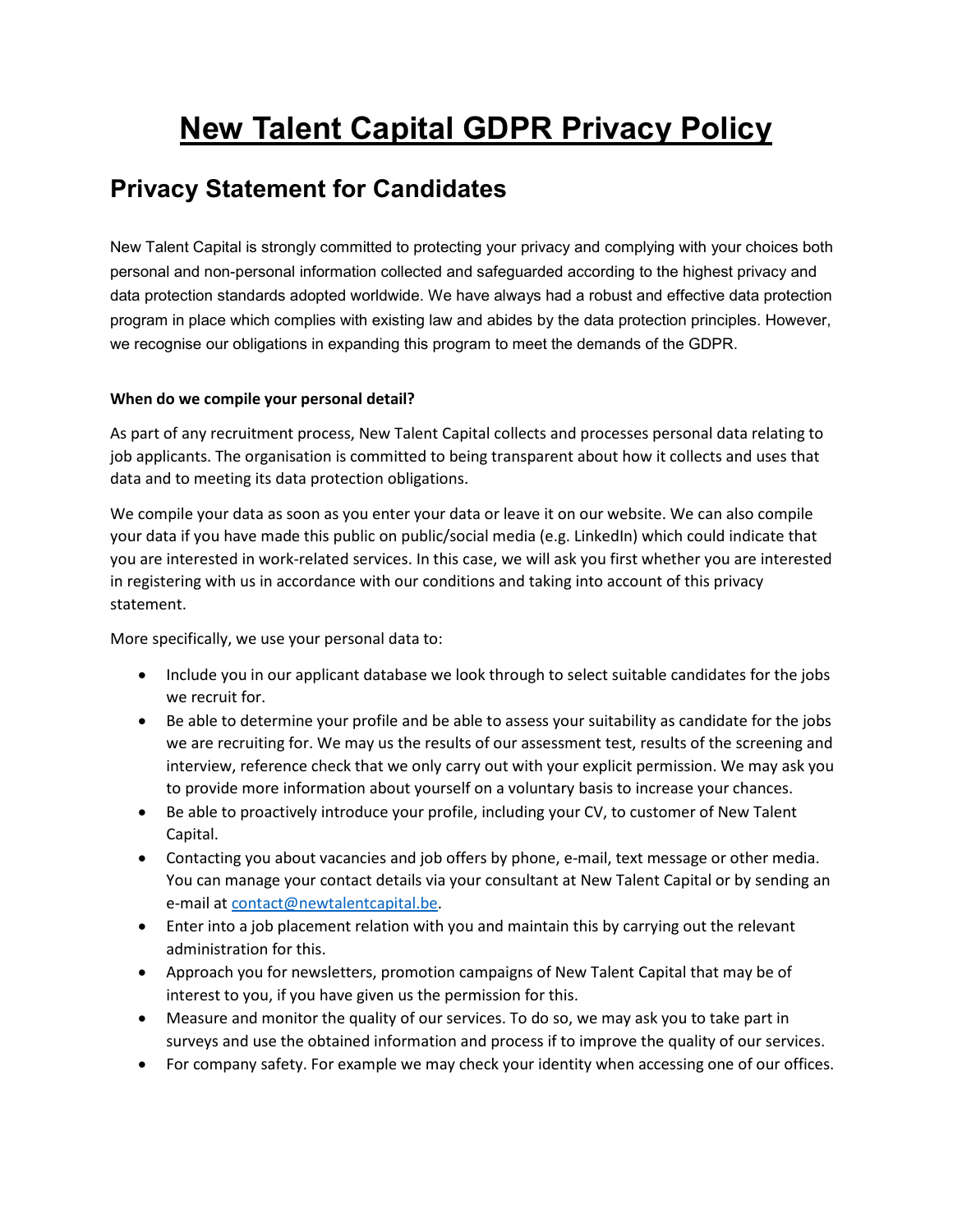We use and process your personal details, depending on the type of processing:

• **Your consent:** during online registration you give us your consent via the specific form to process your personal details in the framework of job service and selection activities.

#### **Why do we need your personal details?**

We compile your personal details for the objectives mentioned below and will not use this data for other purposes without informing you in advance and, if necessary, asking you permission.

We use your data for the execution of the all recruitment services for which you registered with us.

#### **What information do we collect?**

New Talent Capital collects a range of information about you. This includes:

- Your name, address and contact details, including email address and telephone number,
- Detail of your qualifications, skills, experience and employment history, such as your CV,
- Information about your entitlement to work in the EU if required by our clients
- Nationality, work permit if necessary and resident permit if applicable,
- Data, results of assessment,
- Information that could be of importance for your suitability as a candidate such as references or certificates (only with your consent).

New Talent Capital may collect this information in different ways. For example, data might be contained in application forms, CVs, or through interviews or our website form.

Data will be stored in our Tracking System and backed up in our other IT systems (including email).

#### **Why does New Talent Capital process personal data?**

Given the nature of our Recruiting activities, we need to process data in order to work with you on possible job opportunities.

New Talent Capital has a legitimate interest in processing personal data during the recruitment process and for keeping records of the process. Processing data from job applicants allows us to manage the recruitment process, assess and confirm a candidate's suitability for employment.

If your application is unsuccessful or if we do not have at the time of your sign-in a mandate suiting your profile, New Talent Capital may keep your personal data on file for an undefined period, in case there are future employment opportunities for which you may be suited.

You are free to withdraw your consent at any time by contacting us a[t contact@newtalentcapital.be.](mailto:contact@newtalentcapital.be)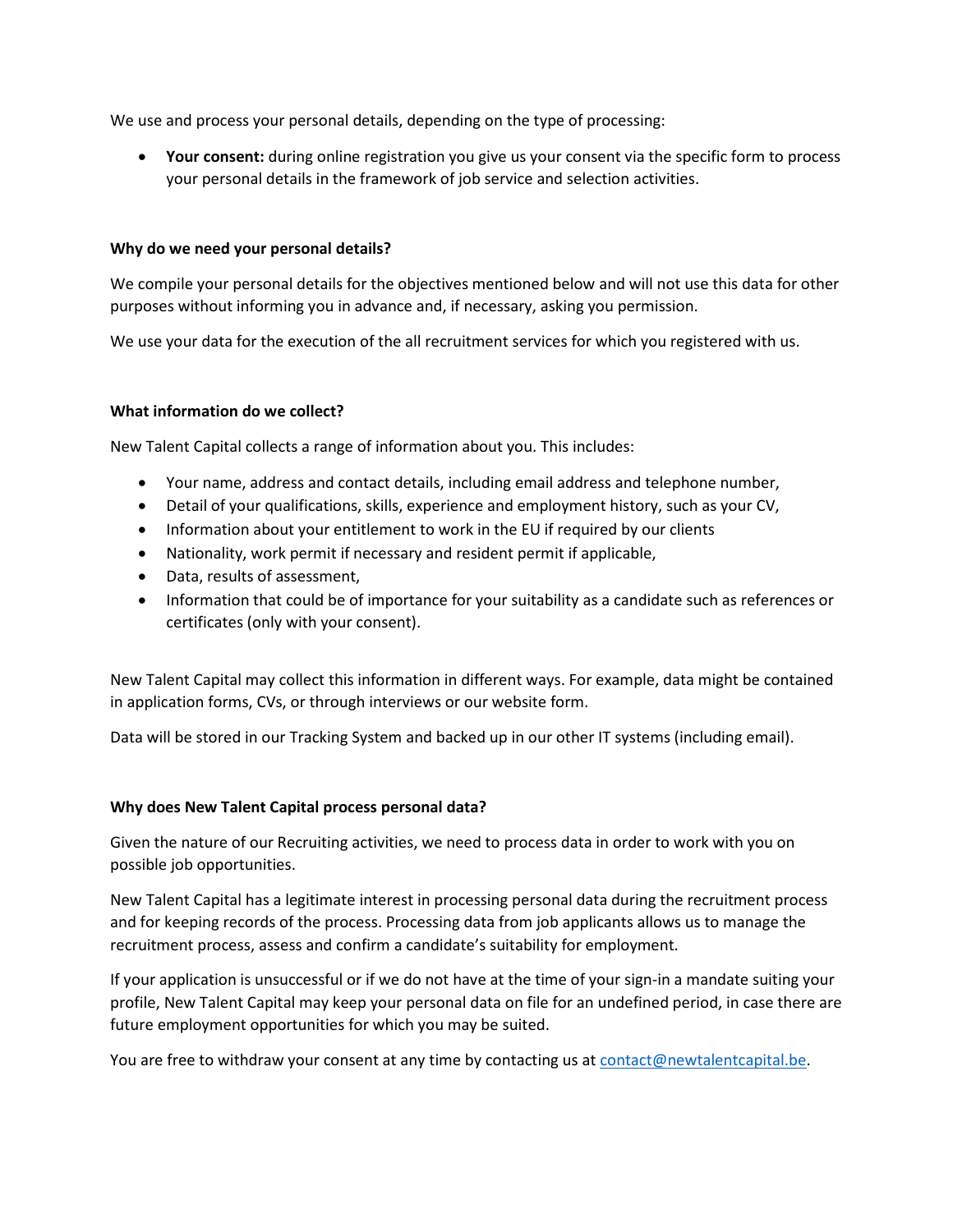#### **Who has access to data?**

Your information may be share with potential future employers for the purpose of the recruitment exercise only with your consent. This includes members of a potential employer: example HR and recruitment team and interviewers involved in the recruitment process. Necessary for the execution of your job service or employment.

- Our clients or customers for:
	- $\circ$  Selection of suitable candidates for filling a vacancy as short term or permanent employment,
	- o Proactive presentation of your profile and CV,
	- o To all other third parties we are obliged to by law, court order or decree.

New Talent Capital will not sell, lease or make your personal details available for commercial purposes to third parties, unless you have given prior consent.

#### **How do we protect your data?**

We take the security of your data seriously. We have internal policies and controls in place to ensure that your data is not lost, accidently destroyed, misused or disclosed, and is not accessed except by our employees in the proper performance of their duties.

#### **For how long do we keep data?**

New Talent Capital will hold your data on file for future employment opportunities until you decide to withdraw your consent. You will be asked after submitting your CV whether you give us consent to hold your details in order to be considered for open position. In any case we guarantee that we do not keep your details longer than is required by law or in the internal regulations applicable within our business.

We apply the following filing periods:

- All personal details we require to support you in your search for work remain actively available in our database as long as your job services dossier is updated.
- After 12 months of inactivity, you will receive an email asking you whether you still want to actively find a job via New Talent Capital.

#### **Your right to access your data**

As data subject, you have a number of rights. You can:

- Access and obtain a copy of your data on request,
- Require the organisation to change incorrect or incomplete data,
- Require the organisation to delete (right to be forgotten) or stop processing your data,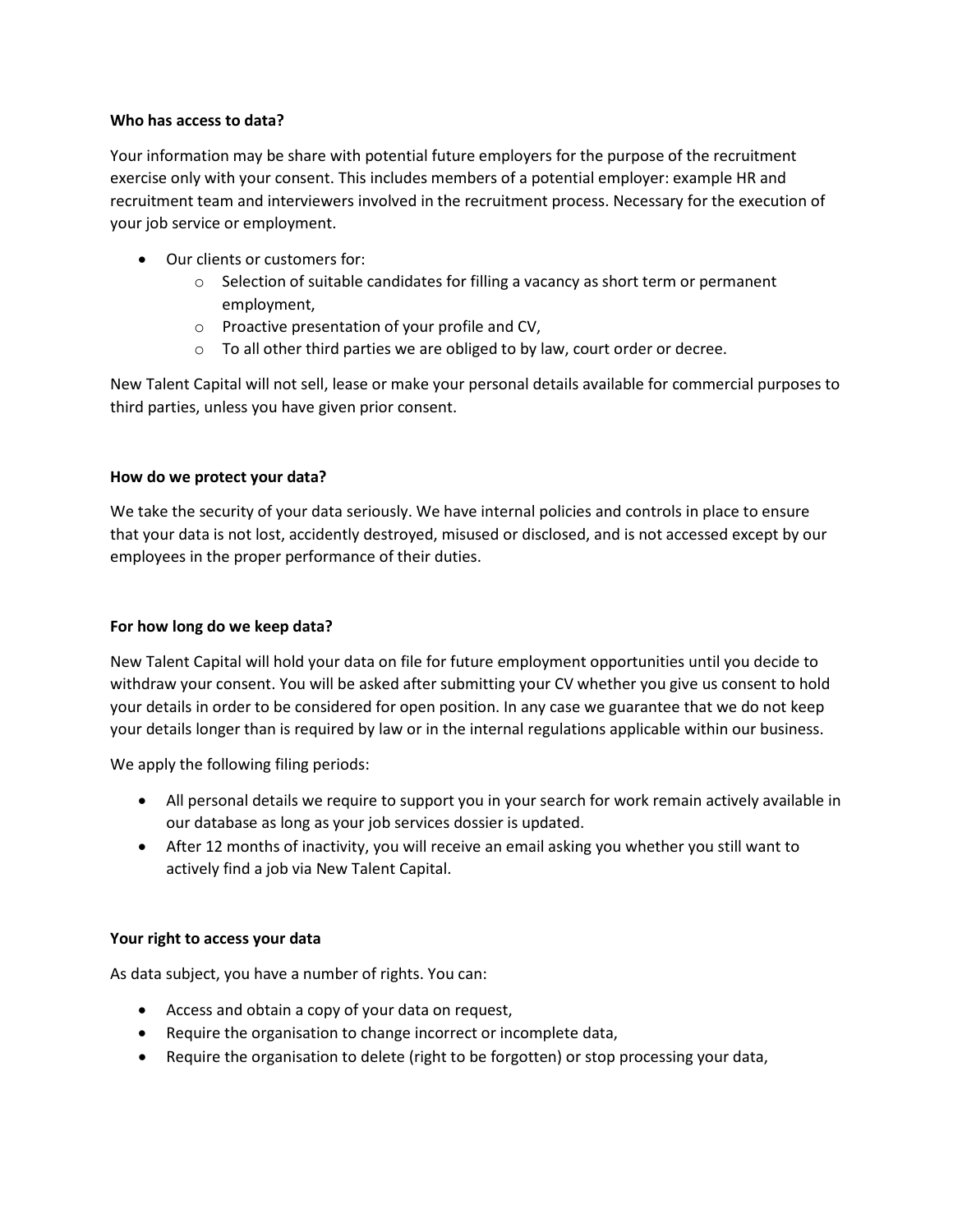If you would like to exercise any of these rights, please contact Charles des Jamonières at [cdesjams@newtalentcapital.be.](mailto:cdesjams@newtalentcapital.be)

# **Privacy Statement for Business Relations**

In this privacy statement we explain why we require your personal data, which data we compile, how and for how long we keep it and who we can pass it on to.

#### **When do we compile your personal data?**

As soon as you have sent us it. This can be from our online form, e-mail, text, phone call or in person meeting with one of our consultants.

We can also compile it if your data is made accessible publically for example on social media (e.g. LinkedIn) which indicates that you are the right person to have a business relation with regards to our service.

#### **Why do we need your personal data?**

We use your personal details for the purpose of New Talent Capital services and will not use this data for other purposes without informing you in advance or asking your permission.

Specifically, we use this information to:

- Enter into a professional relationship with your organisation and maintain a service agreement enabling the realisation of our services,
- Proactively propose CVs and Candidate reports to you of suitable candidates with the possibility to organise resulting job interviews,
- Contacting you for assessing the profiles and the suitability of candidates who has given us permission to follow the procedure,
- Monitor and measure the quality of our services
- Allow you to exert your rights and to indicate the type of processing.

#### **Which of your personal details de we use?**

We process your personal details necessary to enable the correct realisation of our services, we compile: your name, surname, professional address and your professional contact details such as telephone, mobile number and e-mail address.

Other data is fully optional and only focused on maintaining a great personal relationship (e.g. birthday, hobbies etc).

#### **Who do we share your personal information with?**